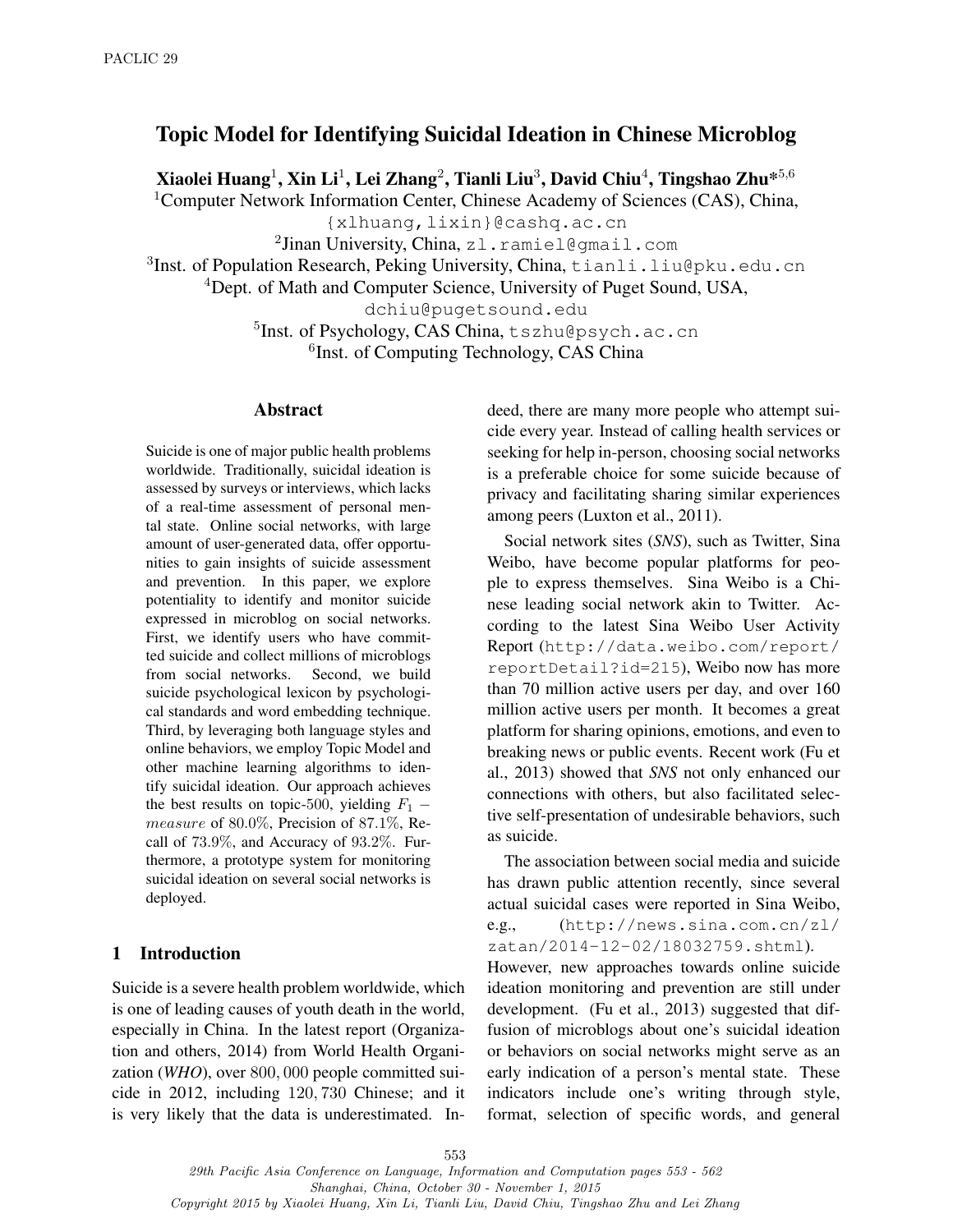structure. It would therefore be desirable to build an appropriate suicide-monitoring system, to identify people who gave expressed suicidal ideation on *SNS* and provide follow-up support and services.

In this paper, we propose to detect suicide ideation in Chinese *SNS* and explore the possibility of using Topic Model (Blei et al., 2003). In particular, we first collect and evaluate suicidal microblogs by psychological standards. Second, we construct our psychological lexicons using word embedding techniques and explore the differences of online behaviors between suicide and none-suicide Weibo users. Then, in order to avoid the adverse outcomes that high dimensions of lexicon feature, which could weaken both efficiency and accuracy of classifiers, we model features of microblog in social networks and utilize the popular unsupervised model, Topic Model. Finally we design, develop, and test a model that can effectively identify suicidal ideation in *SNS*.

To summarize, our research has three main contributions: first, we use word embedding technique to construct psychological lexicons to enable utilization of suicide online behaviours; second, we employ Topic Model with lexicon knowledge and hybrid approaches for suicidal ideation identification on real-world datasets; third, a real-time application of suicide ideation prototype monitoring system is deployed online.

### 2 Related Work

Psychologists' researches on suicide cases in social networks started in recent years. Research (Fu et al., 2013) found that social media not only can spread suicidal ideation very quickly, but it also can be used to identify suicidal ideation in its early stages. Psychologists (Jashinsky et al., 2013) implied that evaluating suicidal risk factors in Twitter can be used to prevent suicide. Undoubtedly, previous research (Li et al., 2014b; Guan et al., 2014; Li et al., 2014b) also have dug interesting patterns for suicide prevention, however, these patterns can not be deployed on large population to provide timely service.

"Sentiment Analysis"(Pang and Lee, 2008) has been researched on various corpus for years, such as product reviews (Wang et al., 2010), movie reviews (Whitelaw et al., 2005). The core method in most of previous works (Pestian et al., 2010; Pestian et al., 2012) in this field is using  $N - Gram$ (Brown et al., 1992) to model clinical suicide note. Another promising approach to learn sentiment from microblogs is *LDA* (Blei et al., 2003), a unsupervised algorithm that takes documents as a mixture of topics. It can discover latent semantics in documents and compute documents into a lowdimensional topic distributions. The potentiality of using topic models also has been applied in sentiment analysis (Mei et al., 2007; Lin and He, 2009).

Mental Health problems have been attracted much attention from researchers all over the world. Wu *et al.* (Wu et al., 2005) mined depressive symptoms from psychiatric consultation records. Researches on depression in *SNS* have been studied in single depression case (Wang et al., 2013), multimedia content of depressive microblogs (Lin et al., 2014), depression research in Twitter (De Choudhury et al., 2013) or mining emotion labels from social texts (Yu and Ho, 2014). Researchers (Resnik et al., 2013) applied *LDA* on essay's depression judgement among college students and compared its effectiveness with *LIWC*.

Given much research have been done on suicide ideation and sentiment analysis, and they have produced much promising results, which inspire us to investigate efficient methods to better understand and identify suicidal ideation on *SNS*.

### 3 Data Collection

We trained model on data collected through our Java-based crawler from Sina Weibo. We collected publicly reported suicide cases from 2011 to 2014, and spent another 6 months collecting and tagging their data. Based on evaluation criteria (Rudd et al., 2006), six experts first summarized and evaluated 12 warning signs of suicide, such as threatening to hurt or kill themselves. Those experts were trained to ensure the lowest biased tagging. They spent significant time in assessment and diagnosis of suicide risk. Before tagging data, the experts were tested by tagging 50 microblogs independently; and the test's interrater agreement coefficient<sup>1</sup> is  $0.819$ .

<sup>&</sup>lt;sup>1</sup>Kendall's W: a statistic, ranged from 0 to 1, can be used for assessing agreement among raters. The higher score, more agreements among raters are reached.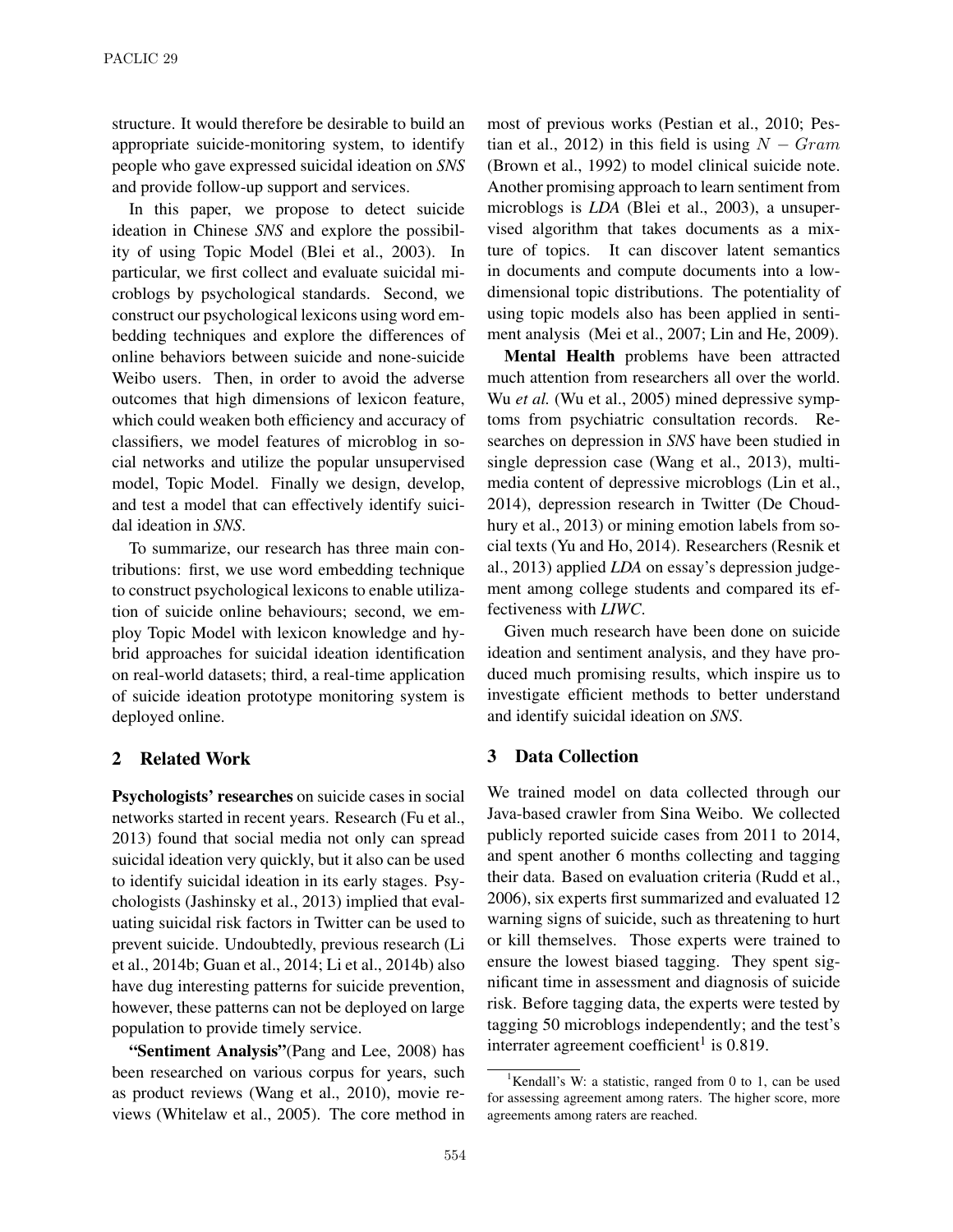For each piece of microblog, only if it was voted by more than half of the experts, it would be tagged as suicidal microblog. During tagging process, each suicidal microblog has three levels: there is suicide warning sign, but no suicide plan; microblog indicates suicide plan, but author is not going to commit it; microblog indicates the author is going to commit suicide. Since we only focus on binary classification in this study, all three levels will be consider as suicide. Finally, 664 suicidal microblogs were obtained from over 30, 000 microblogs.

Table 1: The composition of experiment data

|        | Suicide | Non-suicide |  |
|--------|---------|-------------|--|
| $-314$ |         | 6,650       |  |

To perform 10-fold cross validation, we randomly sampled 6, 650 microblogs from a Weibo User Pool (WUP) (Li et al., 2014a) with 1.06 million active users' microblogs, which share the same time interval. Statistics of the data is illustrated in Table 1.



Figure 1: Detail Descriptions of One Microblog

Microblogs were segmented and tokenized using *Ansj* (Sun, 2014), a Chinese segmentation tool. *URLs* were removed by regular expression rules. In Fig. 1, we present an example of microblog. For each microblog, we extracted both content related features and meta features (i.e., time, like, *etc*).

# 3.1 Traditional & Simplified Chinese Conversion

Currently, there are two types of Chinese encoding: Simplified Chinese and Traditional Chinese. Words have the same meaning but different encodings, so computer program treats them differently. We converted Traditional Chinese into Simplified Chinese in our research.

### 4 Lexicons Construction

Primarily, we took advantage of existing sentiment dictionary, the latest version of *HowNet* (Dong and Dong, 2003), which is a Chinese-based emotionalwords resource for sentiment analysis. *HowNet* is designed for general sentiment analysis.

Intuitively, words with similar contexts or cooccurrence may share similar meanings (Turney and Pantel, 2010). In order to extended our existing suicide lexicons and take advantage of words contextual information, we run word2vec (Mikolov et al., 2013) over 100 millions microblogs from WUP by the following steps: first, we segmented and tokenized corpus, and trained vector features for each word; top 5 semantic synonyms were chosen empirically for each word in our existing lexicons (each synonym was chosen if at least half of our experts reached agreement); we elaborately collected words into our extended suicide dictionary. Examples of suicide dictionary are shown in Table 2.

Table 2: Suicide Lexicon Table

| Type            | Number | Example           |  |  |  |
|-----------------|--------|-------------------|--|--|--|
| Suicide Words   | 3453   | insomnia, stilnox |  |  |  |
| Suicide Phrases | 3763   | disapear+myself   |  |  |  |

We categorized suicide words and phrases according to 12 suicide warning signs, which differs from categories in previous work (Gao et al., 2013). Details of 12 potential suicide warning signs can be found in (Rudd et al., 2006), such as "Acting reckless" . Because when we associate each word or phrase with one or more warning signs, words or phrases become more interpretable and might describe more details of suicide.

We also extended our suicide lexicons by adding references such as I, me, mom and so on. (Li et al., 2014b) found that self-reference was used more common among suicide than none suicide's microblog. We found that suicidal ideation words (*i.e.* death, depression or estazolam) always cooccur with some particular words, such as "I", "psychologist", or "medicine". Furthermore, suicide pre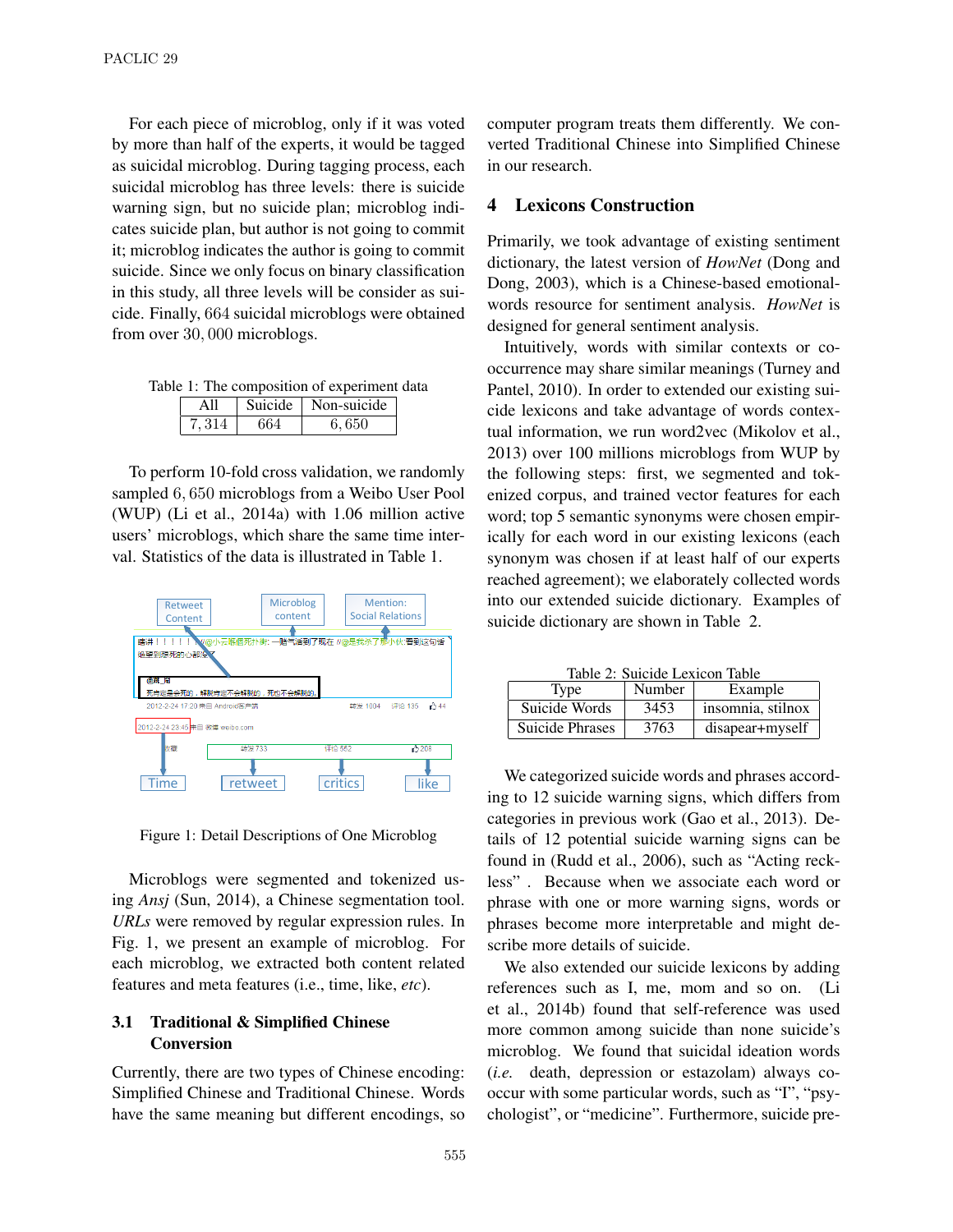fer to mention their families or other suicidal victims. The statistics of reference comparison between suicide and none suicide is shown in Table 3.

Table 3: Statistics of Reference Comparison

| Type         | Self-reference | Other-reference |
|--------------|----------------|-----------------|
| Suicide      | 71%            | 29%             |
| None Suicide | 26%            | 22%             |
| Example      | I, myself      | Dad, mother     |

#### 5 Modeling

#### 5.1 Knowledge-based Modeling

In order to take advantage of domain knowledge from psychology, the extended suicide lexicons was also used. These features are based on its subjectivity, sentiments or categories. It contains both positive and negative words. In addition, we added reference including both self-reference and otherreference as an independent category in the modeling process. For any input sentence, we count the numbers of positive, negative, suicide words, reference words according to our lexicon resources.

#### 5.2 Syntactic Features

Syntactic features contains dependency relation, Part of Speech (POS) tagging, *etc*. Considering that some types of words or their POS(e.g., adverbs, adjectives, *etc*) are likely to convey sentiments, we obtained POS features by counting the numbers of words with the following POS tags: adjective (VA), adverb (AD), noun (NN/NR/NT), verb (VV/VE/VC), pronoun (PN) and preposition (P). Those tagging signs are from Chinese Penn Treebank Tag Set<sup>2</sup>.

Table 4: Syntactic Features Comparison Table

| <b>Type</b> | Suicide POS | None Suicide POS     |  |  |
|-------------|-------------|----------------------|--|--|
| Adjective   | 2.10%       | 1.63%                |  |  |
| Adverb      | 18.50%      | $\overline{11.52\%}$ |  |  |
| Noun        | 20.56%      | 37.21%               |  |  |
| Verb        | 29.95%      | 26.75%               |  |  |
| Pronoun     | 10.36%      | 4.21%                |  |  |
| Preposition | $2.77\%$    | 2.98%                |  |  |
| Total       | 84.24%      | 84.30%               |  |  |

 $^{2}$ http://www.cis.upenn.edu/\~chinese/ posguide.3rd.ch.pdf

We applied Stanford Parser (Toutanova et al., 2003) to acquire the statistics of POS. The statistics of data is illustrated in Table 4. Two observations were derived from the Table 4: in suicide microblogs, the users prefer to mention self-reference or other people than in none suicidal microblogs; more adverb, more verb and adjective appear in suicidal microblogs may suggest people with suicidal ideation would like to express more about their emotions or behaviors in their microblogs.

#### 5.3 Topic Modeling

Another approach we used in our experiment is Latent Dirichlet Allocation (*LDA*) (Blei et al., 2003). It can generate predefined topics over the "bag of words" and infer topic distributions in new documents. We are interested in incorporating sentiment dictionary with topic models to make topics more interpretable. Part of LDA-induced topics are shown in Table 5.

| Themes                        | Topic Words                    |  |
|-------------------------------|--------------------------------|--|
| Depression                    | me, depression, leave, bye     |  |
| Stress &                      | death, I won't love            |  |
| Negative                      | fear of death, to die          |  |
| Anxiety                       | long, desperate, take medicine |  |
| Family                        | Mother, Father                 |  |
| Sadness &                     | dead, don't, one day           |  |
| Hopeless<br>pain, past, wrong |                                |  |
| Reference                     | me, we, myself, you            |  |

Table 5: Part of LDA-induced topics related to suicide

#### 5.4 Topic Model with More Layers

In this paper, we hypothesize that non-sentiment words around implicit sentiment words could be affected, which may be interpreted as sentimentpropagation from word-to-word. Derived from *LDA*, sentiment associated the topic will also be reflected by its associated sentiment words. Motivated by these observations, we implemented a new approach, which adopts sentiment dictionaries into the topic model.

As illustrated in Fig. 2, the basic idea is that each suicide microblog may contain multiple topics, and each topic may associate with one or several suicide keywords. From the topic perspective, a topic associating with sentiment words could be identified as sentiment topic. Thus, words, associated with sen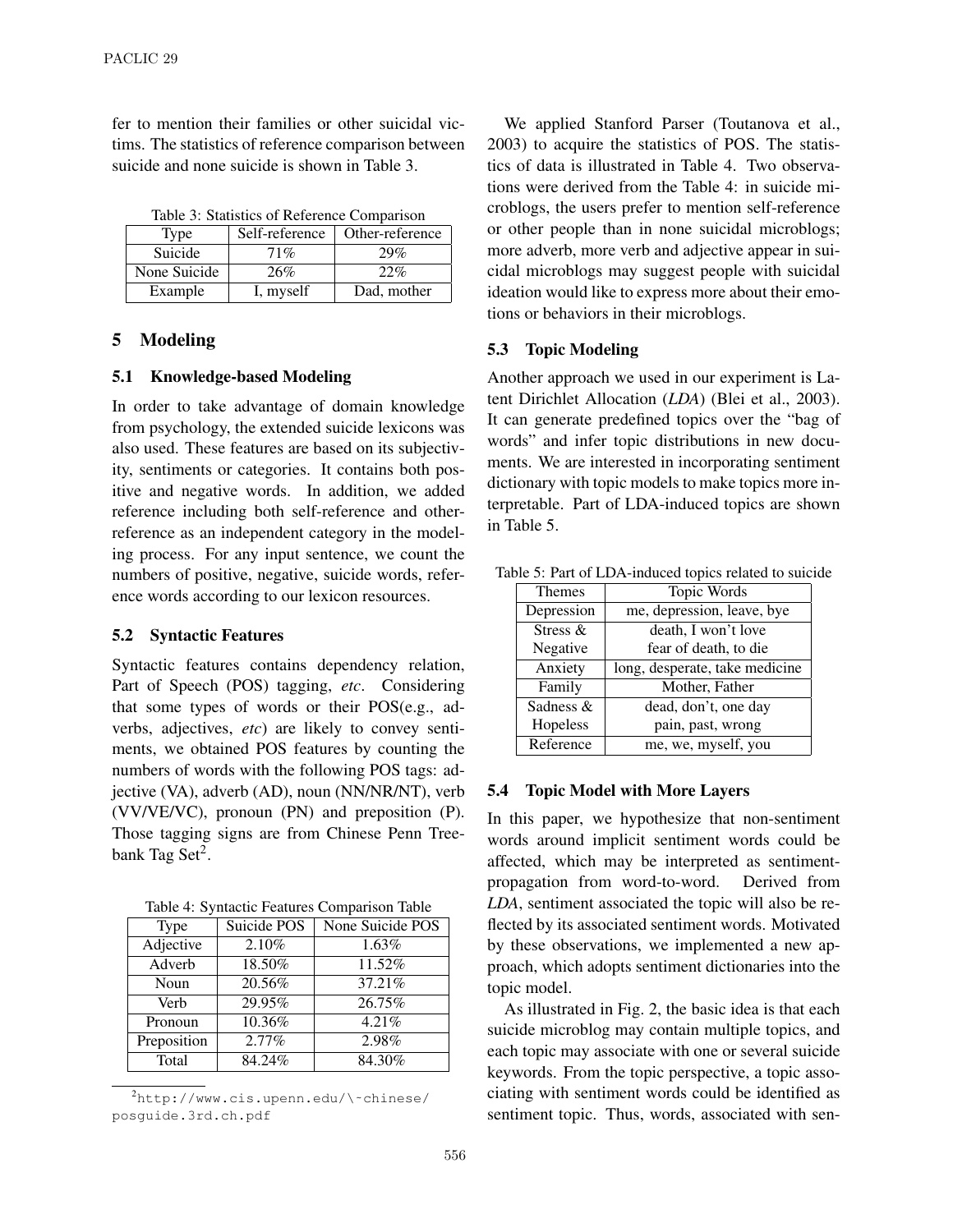timent words within the same topic, convey some sort of sentiment, which could be viewed as the process of sentiment propagation. Each microblog has several topics labeled by sentiment words following different multinomial distributions. Therefore, a suicidal-sentiment layer can be extracted from annotating each sentiment word and computing the sentiment polarity that is associated with words and topics in documents.



Figure 2: Basic Idea of Sentiment Propagation

While training model, psychological dictionaries are incorporated into topic modeling. The sentiment layer in our approach associates with both topic and word. Each topic associates with more sentiment words. From this perspective, the process of computing the sentiment layer could be viewed as mining for sentiments from documents and labeling suicidal words to topics on behalf of psychologists. For example, as illustrated in Fig. 3, if one microblog is about "Insomnia" and "Dysthymia", then intuitively, the topics within that microblog could be annotated by keywords, which are associated with psychological dictionaries. In general, the sentiment layer can be viewed as describing a group of words that represent a psychological mental state.





rithm 1. We first load the map of sentiment words with their initial polarity,  $Lexicon<sub>p</sub>$ , from lexicons. We scan each microblog and annotate sentiment words within microblog. Then the labeled word will be enriched with more sentiment words, which is measured by initial sentiment polarity. Next a matrix of the data's topic multinomial probabilities,  $TopicProb$ , and the map of topic alphabet,  $Topic_{alphabet}$ , are inferenced. K is the number of topics.

# Algorithm 1 Process of recomputing Topic Model Ensure:

Matrix of Topic Distributions, TopicProb;

- 1: Build and load  $Lexicon_{p};$
- 2: Scan each microblog and label sentiment words;
- 3: Label word with psychological lexicons;
- 4: Recompute Topic Probabilities, TopicProb;
- 5: Recompute Topic alphabets,  $Topic_{alphabet}$ ;
- 6: Iterate  $Topic_{alphabet}$ , calculate  $Polarity_k$  for each topic
- 7: Normalize  $Polarity_k$  matrix;
- 8: for each topic multinomial probability in TopicProb **do**
- 9: Recompute probability using  $Polarity_k$ ;
- 10: Update topic probability in  $TopicProb$ ;
- 11: end for
- 12: return  $TopicProb$ ;

$$
Polarity_k = \log \left( e^{\left(\sum_{k,w} P_{wk}\right) e^{\frac{N_{ws}}{N_w} - \frac{\sum\limits_{k,w} \tilde{P}_{wk}}{e^{\frac{N_{ws}}{N_w}}}} \right)} \right)
$$
(1)

The  $Polarity_k$  encodes the sentiment-topic polarity for the  $k^{th}$  topic of the microblog.  $P_{wk}$  is the initial weight of negative word w appears in  $k^{th}$ topic, and  $\dot{P}_{wk}$  refers to initial weight of the positive word, respectively. According to (Kay et al., 1987), positive information would reduce the influence of negative emotion. However, researchers (Martin et al., 1993) found that negative effects bring longer and deeper impacts than positive effects. We thus use  $e^{\frac{N_{ws}}{N_w}}$  to simulate the cumulative impact of negative sentiment impact, where  $N_{ws}$  refers to the frequency of the word w appearing in the  $k^{th}$  topic, and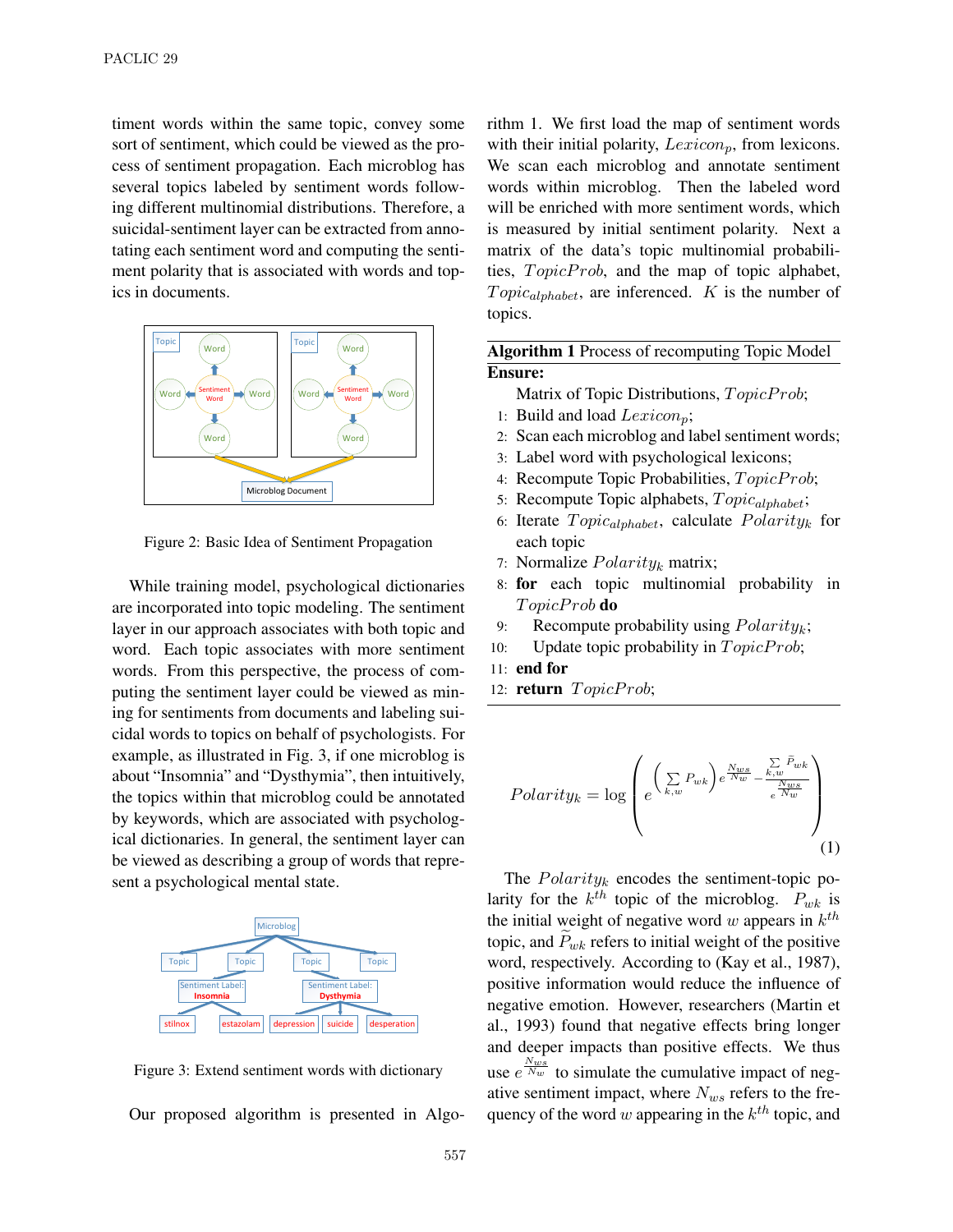$N_w$  refers to the number of words associated with  $k^{th}$  topic.

Given the normalized sentiment matrix at step 7, we incorporate it with original topic multinomial distribution in step 8. We recompute the topic multinomial distribution to simulate the sentimentdiffusion process as shown back in Fig. 2.

### 5.5 Meta Features within Microblogs

Although previous work (Lin et al., 2014) reported detecting depression from pictures in microblog, in our dataset, microblogs rarely contain pictures, thus we mainly focused on text content. We also observed that the number of critics, like, retweet surged after the suicide was reported publicly. Thus, we took three meta features into consideration: *posting type*, *posting time* and *social relationship*. Detail descriptions can be found in Fig. 1.

### 5.5.1 Posting Type

The posting type refers to one microblog's origin, either *original creation* or *retweet*. In our research, it appears that suicidal users prefer to post original suicide notes instead of retweeting. The comparisons in experimental data are shown in Fig. 4.



Figure 4: Comparisons in Microblog's Type

### 5.5.2 Posting Time

We also found that temporal features matter. Empirically, we separated 24 hours into four periods: 23:00 to 06:00, 07:00 to 13:00, 14:00 to 18:00, and 18:00 to 23:00. The result shows that suicidal microblogs are posted more frequently during 23:00 to 06:00 and less in the morning, which is in contrast to none suicidal microblogs. Specific details can be gleaned from Fig. 5. A plausible explanation might be that some suicidal users suffer from insomnia, which hypnotic pills appear in their microblogs, such as tranquillizers or stilnox.



Figure 5: Comparisons in Microblogs' Time

#### 5.5.3 Social Relationships

Microblogs also contain much useful information like social relationships, which connect microblogs to microblogs, or microblogs to users, as shown in Figure 6.



Figure 6: Social Relations within Microblogs

There is one major social relationship existed in microblog: mention. People use "@" to mention individuals or group of individuals. In addition, retweeting microblogs also generate mention behavior. According to our study, we found that several users mentioned other suicide before committing suicide. From this perspective, it could be explained by part of suicidal ideation diffusion and suicide mimic engagement among social networks (Fu et al., 2013). We employed binary value to indicate whether the microblogs have relationship with other suicide or suicide related subjects.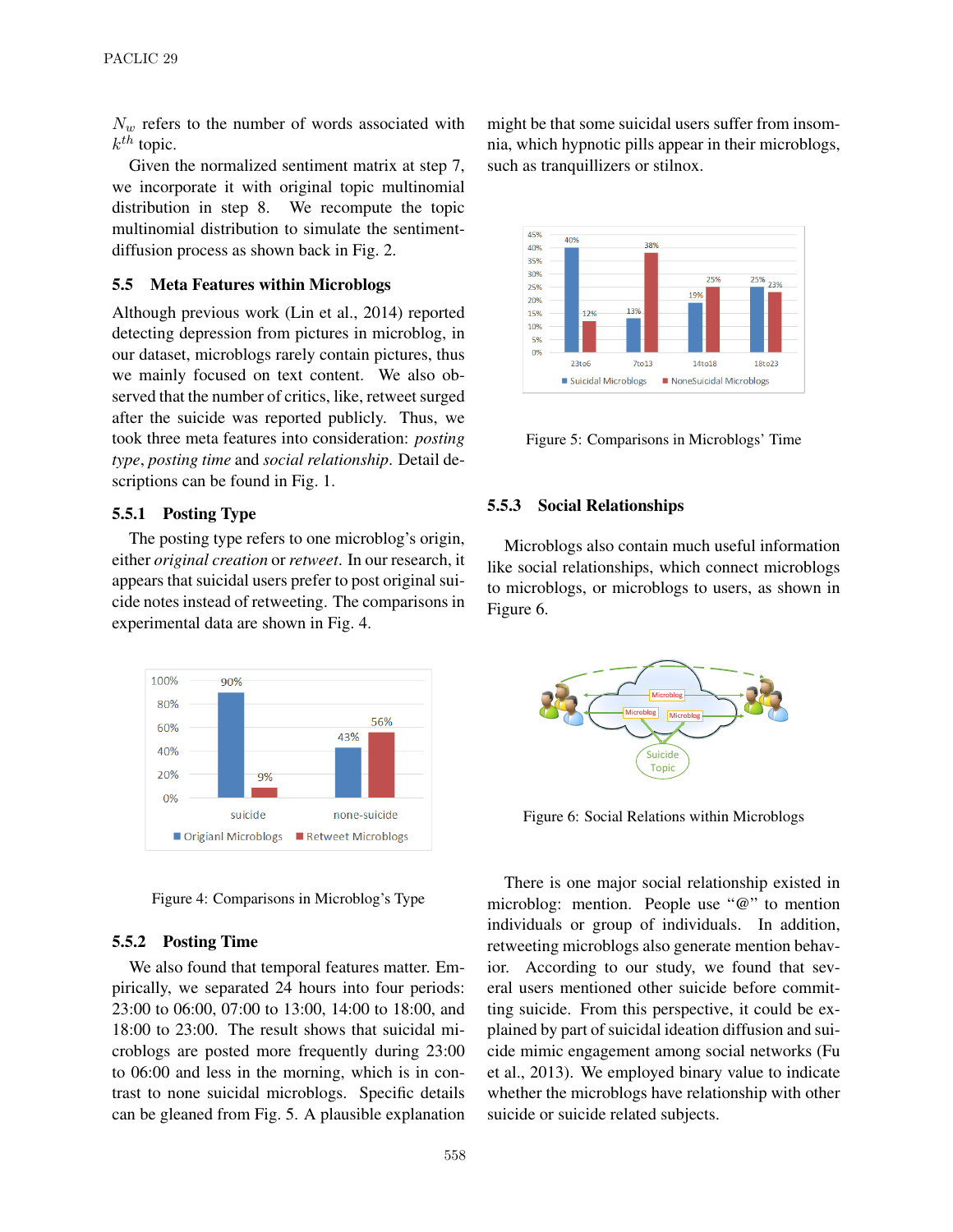### 6 Experiment and Discussion

#### 6.1 Experiment Approach

In the experiment, we run *LDA* (implemented by Mallet (McCallum, 2002)) to infer *k*-topic probabilities and alphabet associated with each topic. Mallet's parameters were set with default values, and stoplist was extended by Chinese punctuations. We trained *SVM* classifier by using *LibSVM* (Chang and Lin, 2011) package. The *SVM* classifier in our experiments used a *RBF* kernel and was trained by default parameter values. Weka (Hall et al., 2009), an useful machine learning tools, was also employed in our experiment for training and testing.

We run 10-fold cross validation to avoid evaluation bias. In Table 6, we list all features that were selected for training classification models in our experiment.

Table 6: Summarization of Features in Experiment

| Feature                   | Compute Method             |  |
|---------------------------|----------------------------|--|
| Knowledge-based Features  | Count * Lexicon polarity   |  |
| <b>Syntactic Features</b> | Count                      |  |
| Topic Model               | <b>Topic Distributions</b> |  |
| Advanced Topic Model      | Topic Distributions        |  |
| Posting Type              | <b>Binary Value</b>        |  |
| Posting Time              | Intervals                  |  |
| Social Relationships      | <b>Binary Value</b>        |  |
| N-gram                    | Count                      |  |

The performance of classification are measured by "Precision", "Recall", " $F_1$  – measure", "Accuracy". "Precision" refers to the ratio of true suicidal microblogs against all microblogs predicted as suicidal. "Recall" refers to the fraction of suicidal instances retrieved by trained models. "Accuracy" refers to all predictions match their labels regardless whether they are suicidal microblogs or not. " $F_1$  – measure" is defined as follows 2.

$$
F_1 - measure = 2 * \frac{precision * recall}{precision + recall}
$$
 (2)

#### 6.2 Comparison between Lexicons and *LDA*

The Lexicon approach uses psychological lexicons, described in Section 3, to extract lexicon features and train the classifiers. We run *LDA* with number of topics from 100 to 1000 topics with increment of 100 (*i.e.* 100, 200, ..., 1000). Comparison of classification performance is presented in Table 7.

Table 7: Comparison between Prior-knowledge-based Features and *LDA* approach

| <b>Topics</b> | $F_1$ | Precision | Recall | Accuracy |
|---------------|-------|-----------|--------|----------|
| 100           | 31.2% | 74.9%     | 19.7%  | 92.1%    |
| 200           | 47.4% | $86.5\%$  | 32.7%  | 93.4%    |
| 300           | 53.1% | 82.5%     | 39.2%  | 93.7%    |
| 400           | 48.8% | 78.3%     | 35.4%  | 93.2%    |
| 500           | 56.8% | 68.7%     | 40.4%  | 93.6%    |
| 600           | 52.1% | 79.6%     | 38.7%  | 93.5%    |
| 700           | 59.0% | 80.7%     | 46.5%  | 94.1%    |
| 800           | 59.5% | 80.7%     | 47.1%  | 94.2%    |
| 900           | 60.3% | 80.2%     | 48.3%  | 94.3%    |
| 1000          | 58.1% | 79.9%     | 45.6%  | 94.0%    |
| Lexicon       | 54.2% | 85.4%     | 39.6%  | 93.9%    |

Table 7 shows that more topic features can improve the performance of classification. The highest F1−measure is 60.3% with 900 topics in *LDA*. Although in the low topic dimensions *LDA* performs poorer than Lexicon approach, *LDA* could perform better than Lexicons when assigned a high topic value.

#### 6.3 Experiment with advanced Topic Model

To test our proposed method in Section 5.4, we also conducted experiments with the same topic number and default parameter settings as in Section 6.2, and the results are shown in Table 8. Table 8 shows that compared with *LDA* in Table 7, our approach works better.

Table 8: Cross-validation performance on Topic Model after adding psychological lexicons

| <b>Topics</b> | $F_1$ | Precision | Recall | Accuracy |
|---------------|-------|-----------|--------|----------|
| 100           | 44.1% | 95.9%     | 28.6%  | 93.4%    |
| 200           | 62.4% | 89.6%     | 47.9%  | 94.8%    |
| 300           | 67.9% | 93.2%     | 53.4%  | 95.4%    |
| 400           | 74.2% | 96.8%     | 60.1%  | 96.2%    |
| 500           | 76.2% | 94.6%     | 63.9%  | 96.4%    |
| 600           | 75.1% | 98.8%     | 60.5%  | 96.3%    |
| 700           | 74.0% | 95.0%     | 60.5%  | 96.1%    |
| 800           | 67.3% | 84.0%     | 56.2%  | 95.1%    |
| 900           | 64.6% | 76.1%     | 56.2%  | 94.4%    |
| 1000          | 61.8% | 72.3%     | 53.9%  | 93.9%    |

The best performance is on 500 topics, with  $F_1$  – measure at 76.2%, Recall at 63.9%, Accuracy over 96%. The results indicate that it is feasible to predict and even prevent the suicides through analyzing microblogs.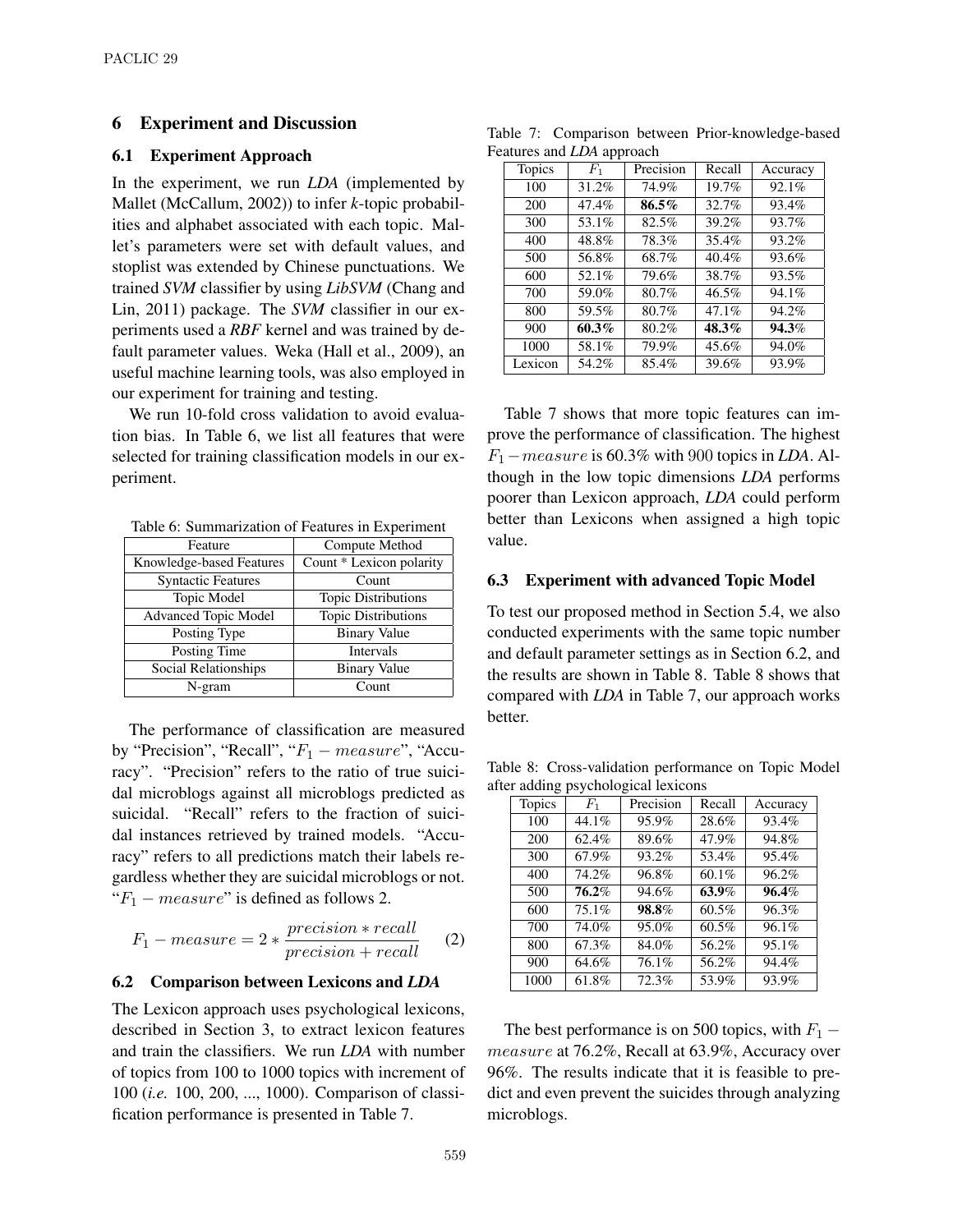

Figure 7: Comparisons in  $F_1$  – measure between *LDA* and Advanced Topic Model

Compared with previous approaches both in lexicons and *LDA*, we obtained around 25% improvement in F1-measure. Fig. 7 presents a more detailed comparison between *LDA* (in blue) and our approach (in red) on  $F_1$  – measure.

### 6.4 Results with Meta Features

To further improve the performance, we add meta features described in Section 5.5 with topic 500. We run *SVM* and several classifiers in Weka (Hall et al., 2009): Logistic, J48 classifier, Random Forest(*RF*), Random Tree(*RT*), Decision Table(*DT*). All classifiers are trained and tested with default parameters, and performances are presented in Table 9.

Table 9: Cross-validation performance of Different classifiers

|            | $F_{1}$ | Precision | Recall | Accuracy |
|------------|---------|-----------|--------|----------|
| <b>SVM</b> | 76.8%   | $96.8\%$  | 63.7%  | $96.5\%$ |
| Logistic   | 53.0%   | 59.2%     | 48.0%  | 92.3%    |
| J48        | 80.0%   | 87.1%     | 73.9%  | 93.2%    |
| <b>RF</b>  | 71.3%   | 98.2%     | 56.0%  | 93.6%    |
| RT         | 67.7%   | 71.0%     | 64.6%  | 94.4%    |
| DT         | 74.6%   | 92.0%     | 62.7%  | 96.1%    |

Clearly, *J48* attains the best  $F_1$  – measure (80.0%) and Recall (73.9%). Compared with Table 8, we acquired a better performance after integrating meta features.

We found that there are still about nearly one fourth suicidal microblogs that were not identified correctly. There might be several reasons: first, the complexity and ambiguity of language on the Internet, especially the *SNS*; second, the psychological lexicon is quite limited.

This research has a number of potential applications. The trained model can be used to build a suicide monitoring system to help professionals execute suicide intervention in time. If this system was effective in detecting suicide ideation in microblogs from *SNS*, it might also help psychologists investigate how linguistic and behavioral patterns are correlated with suicide thoughts and provide them with advanced decision support.

#### 7 Conclusion

In this paper, for the purpose of identifying suicidal ideation of microblogs on social networks, first, we build a suicidal domain lexicons and develop hybrid approaches combined both contextual and meta information for suicidal ideation identification; second, we run Topic Model for feature selection with less than 1, 000 dimensions left, and achieve more than 38% accuracy increased over lexicon approach; furthermore, we deploy a real-time engine to detect suicide ideation in microblogs for monitoring suicide, which might be helpful for professional organizations to assess people's suicide ideation; finally, from psychological perspective, we found that writing styles and time variations are highly correlated with suicidal ideation. A prototype system $3$  has been deployed online to detect suicide ideation of *SNS* in real-time.

The performance of model is limited by several issues as follows: first the model has been trained and tested on small size data sample; second, we need to try more advanced machine learning algorithms. Our future work is undertaken in two directions: improving performance and mining latent social relationships.

#### 8 Acknowledge

We would like to thank Google Summer of Code 2014 and Portland State University for sponsoring the open-source development of this project. The authors acknowledge the support from National High-tech R&D Program of China (2013AA01A606), National Basic Research Program of China (2014CB744600), and Key Research Program of Chinese Academy of Sciences (KJZD-EWL04). Thank anonymous reviewers for their valuable comments to improve quality of the paper.

<sup>&</sup>lt;sup>3</sup>It can be visited at http://ccpl.psych.ac.cn/ suicide/.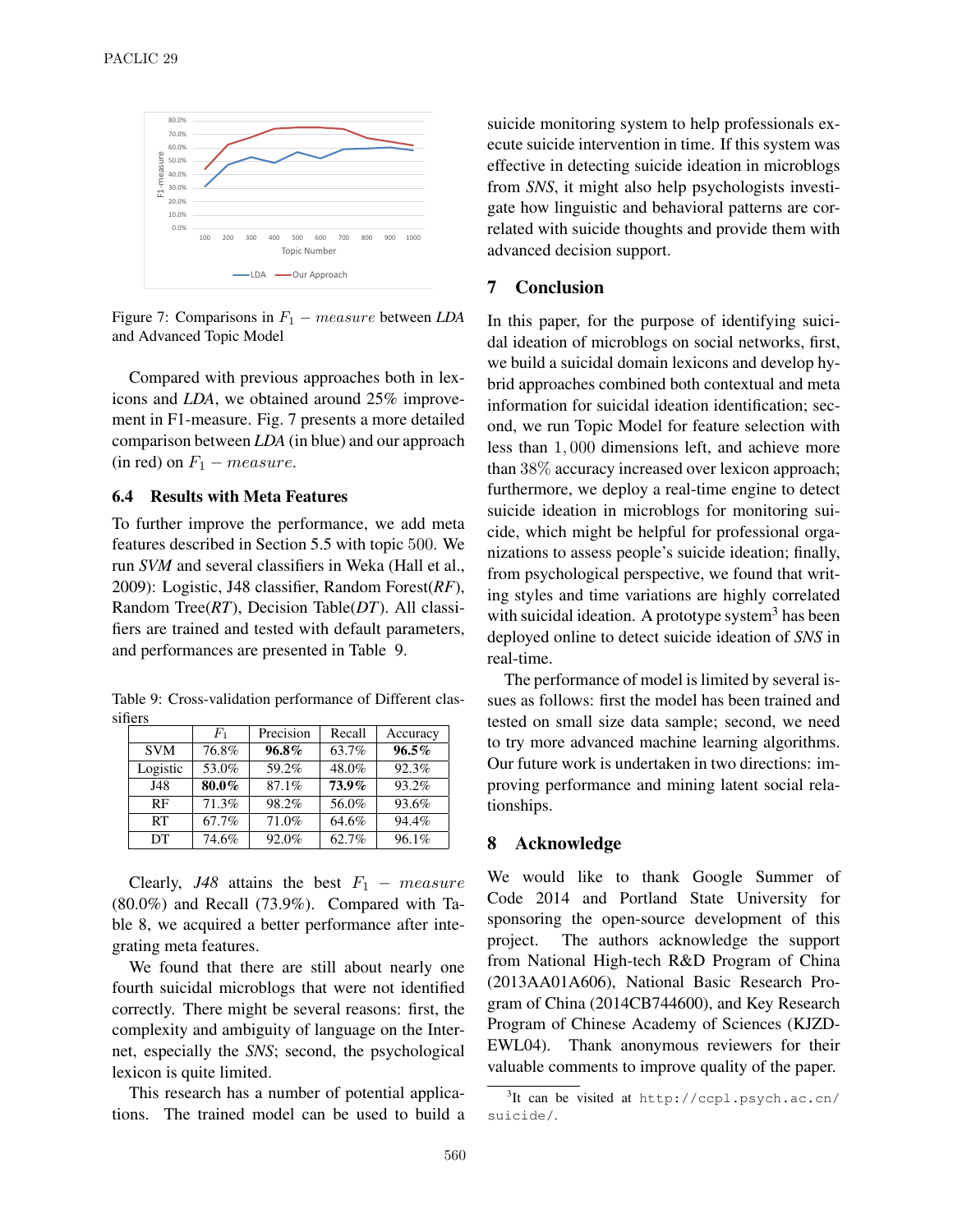## References

- David M Blei, Andrew Y Ng, and Michael I Jordan. 2003. Latent dirichlet allocation. *the Journal of machine Learning research*, 3:993–1022.
- Peter F Brown, Peter V Desouza, Robert L Mercer, Vincent J Della Pietra, and Jenifer C Lai. 1992. Classbased n-gram models of natural language. *Computational linguistics*, 18(4):467–479.
- Chih-Chung Chang and Chih-Jen Lin. 2011. Libsvm: a library for support vector machines. *ACM Transactions on Intelligent Systems and Technology (TIST)*, 2(3):27.
- Munmun De Choudhury, Michael Gamon, Scott Counts, and Eric Horvitz. 2013. Predicting depression via social media. In *ICWSM*.
- Zhendong Dong and Qiang Dong. 2003. Hownet-a hybrid language and knowledge resource. In *Natural Language Processing and Knowledge Engineering, 2003. Proceedings. 2003 International Conference on*, pages 820–824. IEEE.
- King-wa Fu, Qijin Cheng, Paul WC Wong, and Paul SF Yip. 2013. Responses to a self-presented suicide attempt in social media: A social network analysis. *Crisis: The Journal of Crisis Intervention and Suicide Prevention*, 34(6):406.
- Rui Gao, Bibo Hao, He Li, Yusong Gao, and Tingshao Zhu. 2013. Developing simplified chinese psychological linguistic analysis dictionary for microblog. In *Brain and Health Informatics*, pages 359– 368. Springer.
- Li Guan, Bibo Hao, and Tingshao Zhu. 2014. How did the suicide act and speak differently online? behavioral and linguistic features of china's suicide microblog users. *arXiv preprint arXiv:1407.0466*.
- Mark Hall, Eibe Frank, Geoffrey Holmes, Bernhard Pfahringer, Peter Reutemann, and Ian H Witten. 2009. The weka data mining software: an update. *ACM SIGKDD explorations newsletter*, 11(1):10–18.
- Jared Jashinsky, Scott H Burton, Carl L Hanson, Josh West, Christophe Giraud-Carrier, Michael D Barnes, and Trenton Argyle. 2013. Tracking suicide risk factors through twitter in the us.
- Stanley R Kay, Abraham Flszbein, and Lewis A Opfer. 1987. The positive and negative syndrome scale (panss) for schizophrenia. *Schizophrenia bulletin*, 13(2):261.
- Lin Li, Ang Li, Bibo Hao, Zengda Guan, and Tingshao Zhu. 2014a. Predicting active users' personality based on micro-blogging behaviors. *PLoS ONE*, 9(e84997).
- Tim MH Li, Michael Chau, Paul SF Yip, and Paul WC Wong. 2014b. Temporal and computerized psycholinguistic analysis of the blog of a chinese adolescent suicide.
- Chenghua Lin and Yulan He. 2009. Joint sentiment/topic model for sentiment analysis. In *Proceedings of the 18th ACM conference on Information and knowledge management*, pages 375–384. ACM.
- Huijie Lin, Jia Jia, Quan Guo, Yuanyuan Xue, Jie Huang, Lianhong Cai, and Ling Feng. 2014. Psychological stress detection from cross-media microblog data using deep sparse neural network.
- David D Luxton, Jennifer D June, and Julie T Kinn. 2011. Technology-based suicide prevention: current applications and future directions. *Telemedicine and e-Health*, 17(1):50–54.
- Leonard L Martin, David W Ward, John W Achee, and Robert S Wyer. 1993. Mood as input: People have to interpret the motivational implications of their moods. *Journal of Personality and Social Psychology*, 64(3):317.
- Andrew Kachites McCallum. 2002. Mallet: A machine learning for language toolkit.
- Qiaozhu Mei, Xu Ling, Matthew Wondra, Hang Su, and ChengXiang Zhai. 2007. Topic sentiment mixture: modeling facets and opinions in weblogs. In *Proceedings of the 16th international conference on World Wide Web*, pages 171–180. ACM.
- Tomas Mikolov, Ilya Sutskever, Kai Chen, Greg S Corrado, and Jeff Dean. 2013. Distributed representations of words and phrases and their compositionality. In *Advances in Neural Information Processing Systems*, pages 3111–3119.
- World Health Organization et al. 2014. *Preventing suicide: A global imperative*. World Health Organization.
- Bo Pang and Lillian Lee. 2008. Opinion mining and sentiment analysis. *Foundations and trends in information retrieval*, 2(1-2):1–135.
- John Pestian, Henry Nasrallah, Pawel Matykiewicz, Aurora Bennett, and Antoon Leenaars. 2010. Suicide note classification using natural language processing: A content analysis. *Biomedical informatics insights*, 2010(3):19.
- John P Pestian, Pawel Matykiewicz, Michelle Linn-Gust, Brett South, Ozlem Uzuner, Jan Wiebe, K Bretonnel Cohen, John Hurdle, and Christopher Brew. 2012. Sentiment analysis of suicide notes: A shared task. *Biomedical informatics insights*, 5(Suppl 1):3.
- Philip Resnik, Anderson Garron, and Rebecca Resnik. 2013. Using topic modeling to improve prediction of neuroticism and depression. In *Proceedings of the 2013 Conference on Empirical Methods in Natural*, pages 1348–1353. Association for Computational Linguistics.
- M David Rudd, Alan L Berman, Thomas E Joiner, Matthew K Nock, Morton M Silverman, Michael